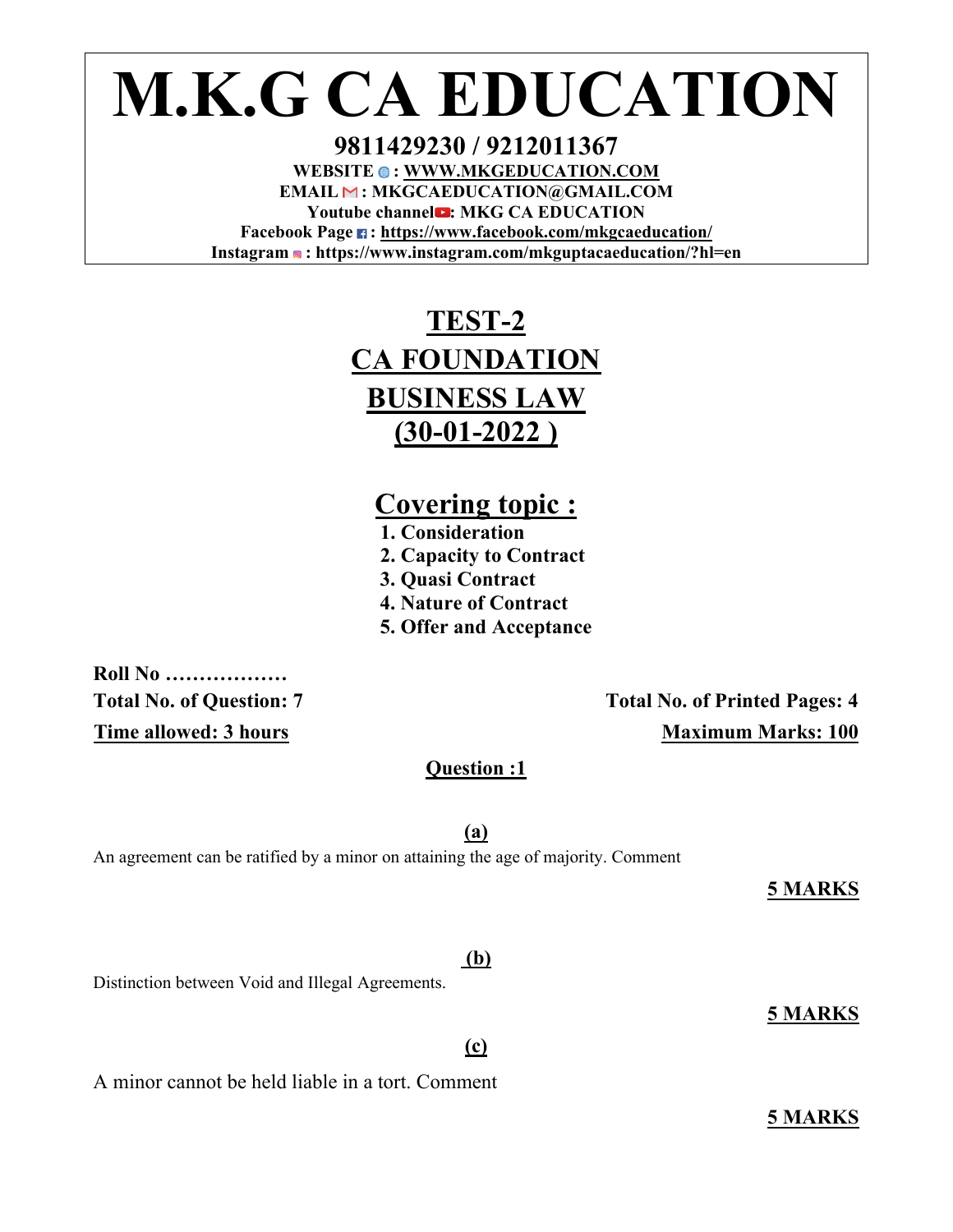## **Question :2**

#### **(a)**

Examine the validity of the following contract as per the Indian Contract Act, 1872 giving reasons.

(i) X aged 16 years borrowed a loan of  $\bar{\xi}$  50,000 for his personal purpose. Few months later he had become major and could not pay back the amount borrowed on due date. The Lender wants to file a suit against X.

#### **5 MARKS**

#### **(b)**

A stranger to a contract cannot sue, however in some cases even a stranger to contract may enforce a claim. Explain.

#### **5 MARKS**

#### **Question :3**

#### **All parts carry 5 marks each**

#### **(a)**

Rahul, a minor, falsely representing his age, enters into an agreement with a shopkeeper for a loan amount for purchasing a laptop. He gave his expensive watch as a security and took a loan of  $\bar{\tau}$  40,000. He was very happy to get ₹ 40,000 and quickly went to the market and purchased a laptop worth ₹ 30,000. He happily spent the rest of the amount with his friends on a pleasure trip.

Later on, Rahul realized that his watch was an expensive watch and he should not have given like this to the shopkeeper. So, he went back to the shopkeeper and asked for his watch back. Also, he refused to repay the loan amount. The shopkeeper disagrees to this and files a case against minor for recovery of the loan amount. Can the shopkeeper succeed in revering the loan amount under the Indian Contract Act, 1872?

#### **(b)**

Ram invites Madhuri (a well-known film actress) to his daughter's engagement and dinner party. Madhuri accepts the invitation and promised to attend. Ram made special arrangements for Madhuri at the party but she did not turn up. Ram enraged with Madhuri's behaviour, wanted to sue for the loss incurred in making special arrangements. Ram is seeking your advice.

#### **(c)**

Examine what is the legal position, as to the following:

Mr. A offered to sell his house to Mr. B for  $\bar{\tau}$  15, 00,000. Mr. B accepted the offer by post. On the very next day Mr. B sent a telegram revoking the acceptance which reached Mr. A before the letter of acceptance. Is the revocation of acceptance valid? Would it make any difference if both the letter of acceptance and the telegram of revocation of acceptance reach Mr. A at the same time?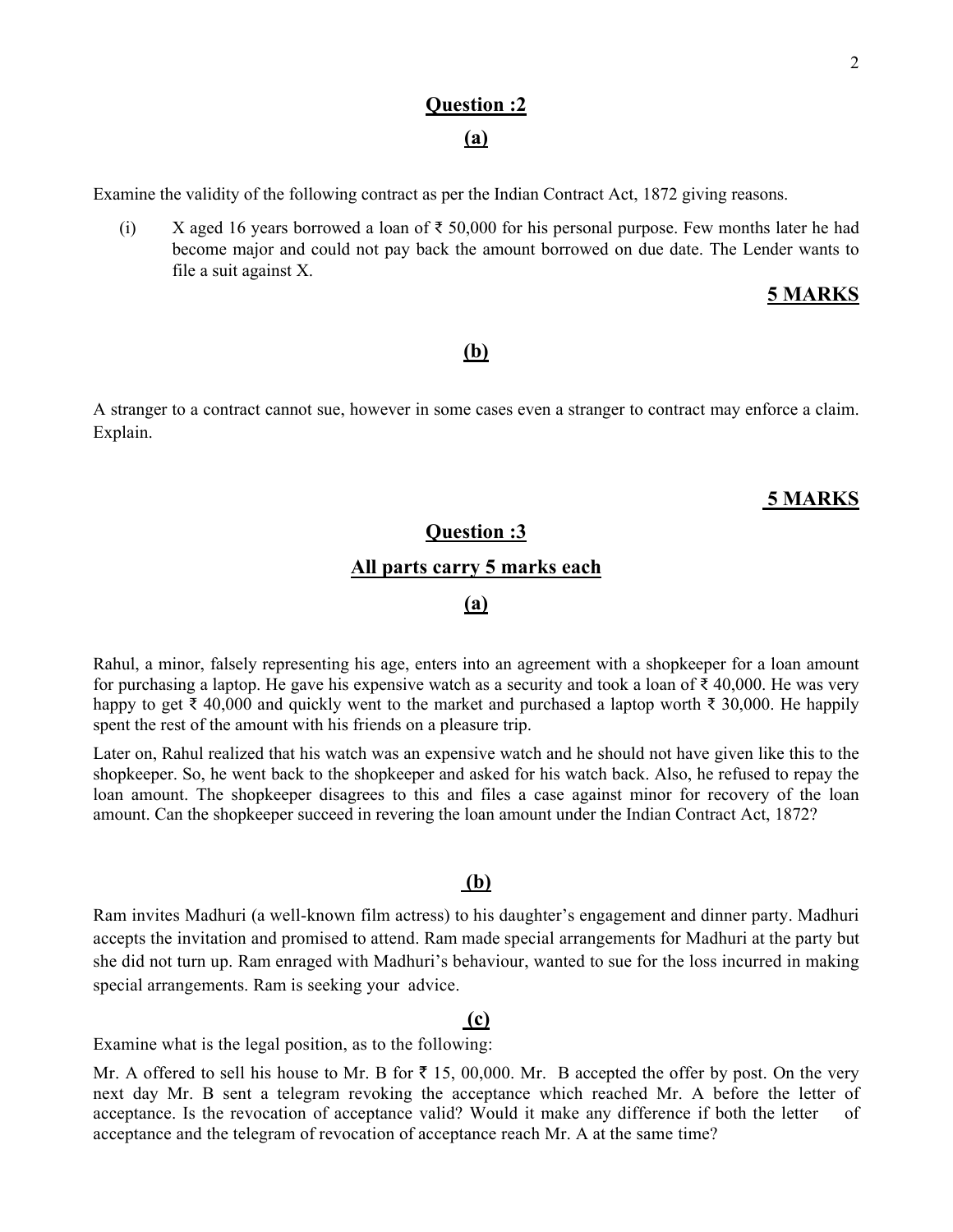#### **Question :4**

#### **All parts carry 5 marks each**

#### **(a)**

Can X recover anything from Y in the following case?

X picked up a diamond from the floor of Y's shop and handed it over to Y to keep it till owner is founded, y did his best to find out the owner but true owner could not be found. After sometime, X offered Y the lawful charges incurred by Y for finding out the true owner and asked him to return the diamond to him. Y refused to do so.

#### **(b)**

The general rule is that an agreement without consideration is void. Discuss the cases where the agreement though made without consideration will be valid and enforceable as per Indian Contract Act, 1872.

#### **(c)**

"To form a valid contract, consideration must be adequate". Comment.

#### **Question :5**

#### **All parts carry 5 marks each**

#### **(a)**

D, a minor, borrowed a sum from M by executing a mortgage of his property in favour of M. Can M recover the sum advanced to D in the following cases?

Case (a) If lending of money was not for the necessaries.

Case (b) If lending of money was for meeting the cost of education.

Case (c) If lending of money was for buying eleven fancy coats for minor's own use

Case (d) If D, a minor, borrowed by misrepresenting himself to be of 19 years.

#### **(b)**

Enumerate the rights of the finder of lost goods.

#### **(c)**

X, by a registered deed gifted certain property to Y, his daughter with a direction that she should pay ₹10,000 per month to Z, her uncle (father's brother). On the same day the daughter entered into an agreement with her uncle to pay  $\bar{\tau}$  10,000 per month. Later she refused to pay on the ground that she did not receive any consideration from her uncle. Advise her.